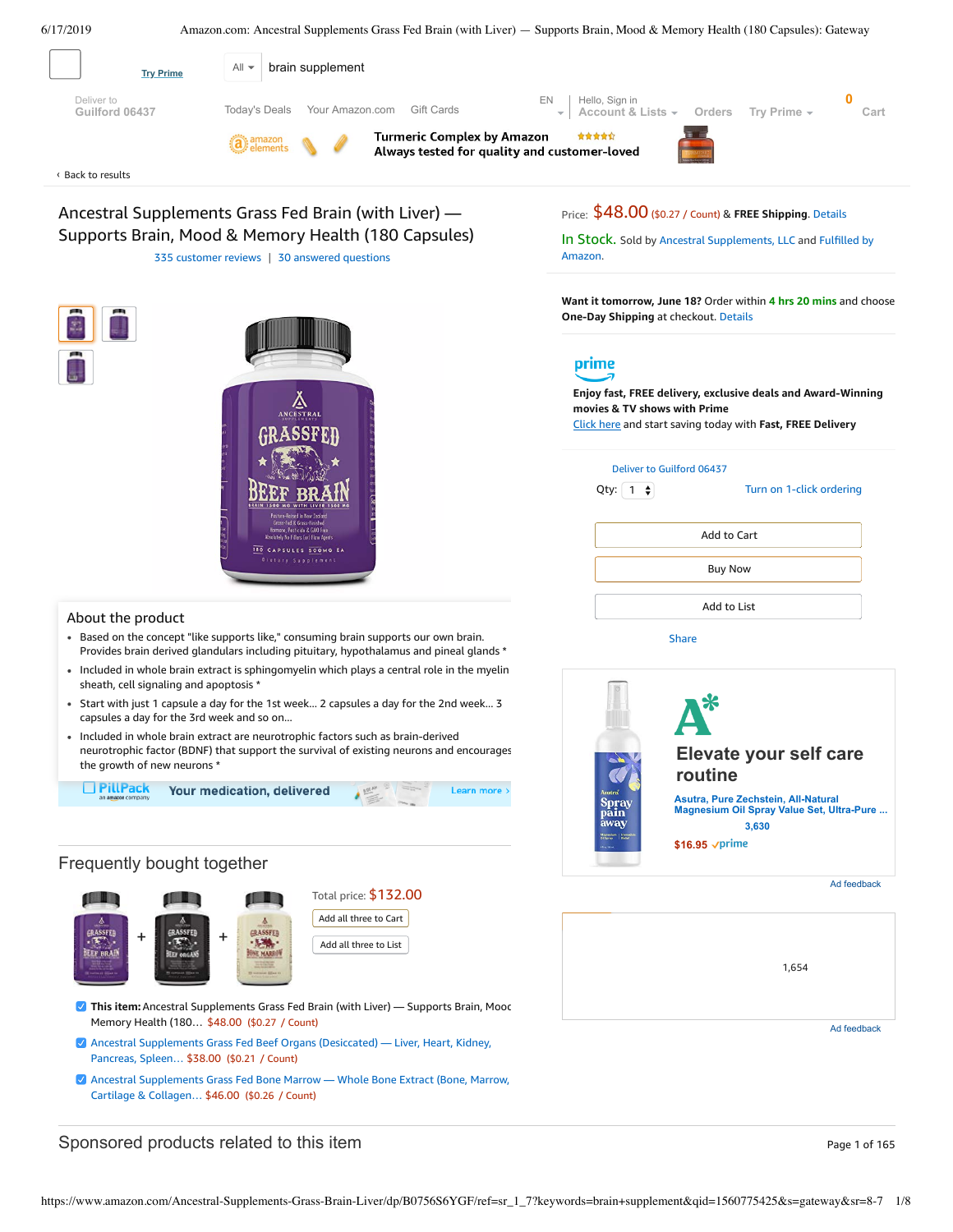

What other items do customers buy after viewing this item?

| p 1                  | Ancestral Supplements Grass Fed Beef Organs (Desiccated) — Liver, Heart, Kidney, Pancreas,<br>Spleen (180 Capsules)<br>946<br>\$38.00                                                                                           |
|----------------------|---------------------------------------------------------------------------------------------------------------------------------------------------------------------------------------------------------------------------------|
| Æ<br>ERASSFEI        | Ancestral Supplements Grass Fed Bone Marrow — Whole Bone Extract (Bone, Marrow, Cartilage<br>& Collagen). See Other Ingredients.<br>864<br>\$46.00                                                                              |
|                      | Brain Supplement Nootropics Booster - Enhance Focus, Boost Concentration, Improve Memory<br>& Clarity For Men & Women, Ginkgo Biloba, DMAE, Mind Enhancement, IQ Neuro Energy,<br>Vitamin B12, Bacopa Monnieri<br>69<br>\$14.95 |
| ρm.<br><b>ALLAGE</b> | Ancestral Supplements Grass Fed (Living) Collagen—Supports Joints, Marrow Bones, Cartilage,<br>Skin, Hair & Nails (180 Capsules)<br>128<br>\$58.00                                                                              |

# Special offers and product promotions

**[Your cost could be \\$0.00 instead of \\$48.00](https://www.amazon.com/gp/cobrandcard/marketing.html?pr=con321&inc=50gcUnrec&ts=cmj8jxnh6887yemqw2zvhxwusanixyd&dasin=B0756S6YGF&plattr=math&place=detailpage&imp=666f417a-f5df-4fa1-8066-86494403c19b)**! Get a **\$50 Amazon.com Gift Card** instantly upon approval for the **Amazon Rewards Visa Card** Apply now

# **Have a question?**

Find answers in product info, Q&As, reviews

# Product description

Traditional peoples, Native Americans and early ancestral healers knew that eating the organs from a healthy animal would strengthen and support the health of the corresponding organ of the individual. For instance, the traditional way of treating a person with a weak heart was to feed the person the heart of a healthy animal. Similarly, eating the kidneys of a healthy animal was believed to support urinary ailments and overall kidney health... Pancreas was fed to people with pancreatic and digestive problems... and brain was consumed to support brain, mood and memory. \*

**GRASS FED BEEF BRAIN IS [WHOLE BRAIN EXTRACT — PITUITARY, HYPOTHALAMUS, PINEAL GLAND, BRAIN]**

- Pasture Raised In New Zealand
- Grass-fed & Grass-Finished
- Hormone, Pesticide & GMO Free  $\bullet$
- Absolutely No Fillers (or) Flow Agents  $\bullet$
- $\bullet$ 100% Freeze Dried & Non-Defatted
- $\bullet$ Third Party Tested For Purity
- Allergen Free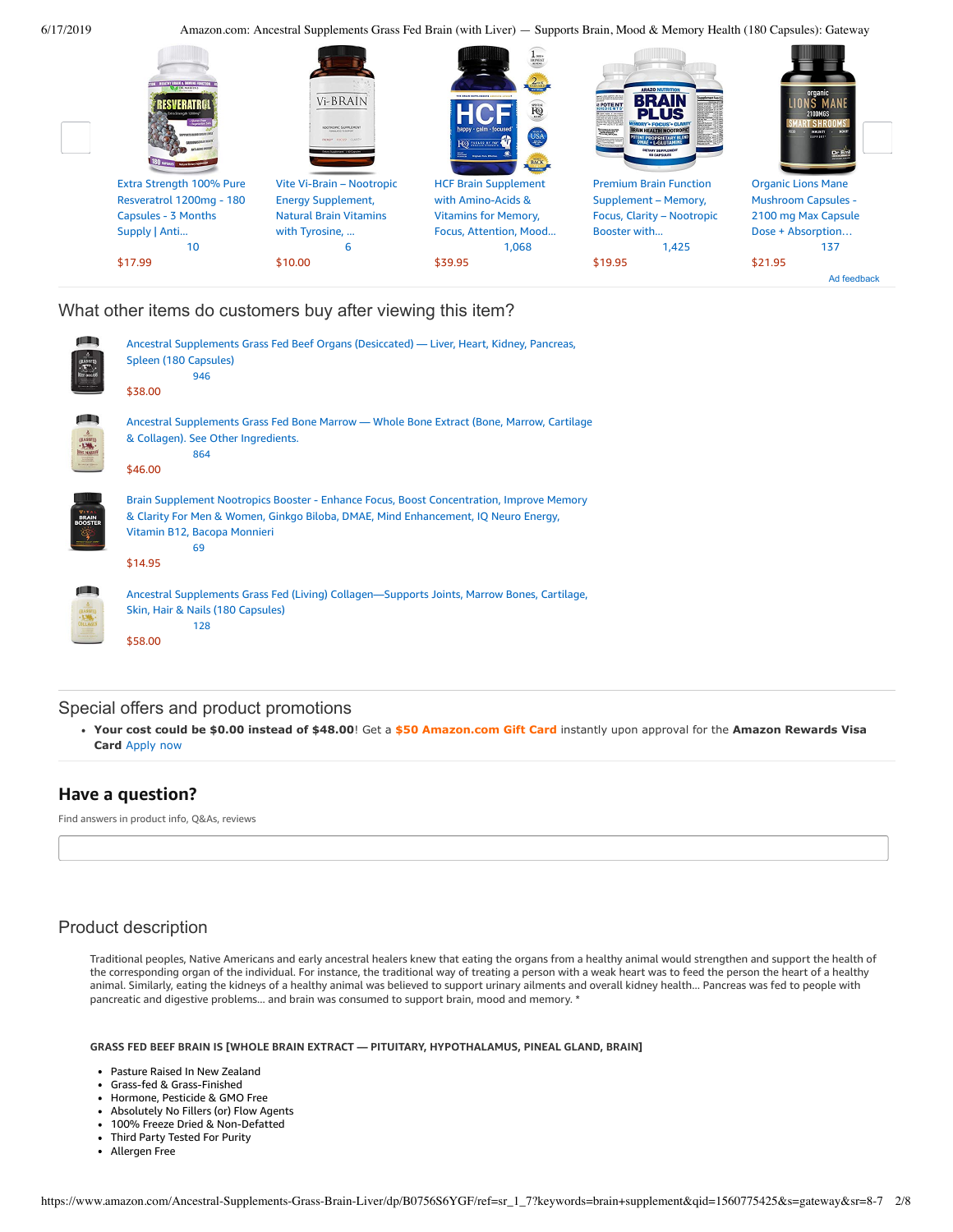6/17/2019 Amazon.com: Ancestral Supplements Grass Fed Brain (with Liver) — Supports Brain, Mood & Memory Health (180 Capsules): Gateway

**WHOLE BRAIN EXTRACT CONTAINS**

- Proteins Exclusively Found And Expressed In Whole Brain Extract
- Brain Derived Glandulars Including The Pituitary, Hypothalamus and Pineal Glands
- $\bullet$ Unique Peptides And Neurotrophic Factors Including Brain Derived Neurotrophic Factor (BDNF)
- Sphingomyelin Found In High Concentrations In The Myelin Sheath. \*
- Brain Cell Activators, Phosphatidylserine & Omega-3 Fats EPA and DHA \*

## **WHOLE BRAIN EXTRACT SUPPORTS**

- Optimal Brain Health Based On "Like Supports Like" \*
- Memory, Mood And Cognitive Health \*
- The Survival of Existing Neurons & Encourages The Growth and Differentiation Of New Neurons \*
- Myelin Sheath, Signal Transduction & Apoptosis \*

\*\* FACT: There has never been a case of mad cow disease in New Zealand.

# Product details

**Product Dimensions:** 2.9 x 2.9 x 5.3 inches

**Shipping Weight:** 2.4 ounces [\(View shipping rates and policies\)](https://www.amazon.com/gp/help/seller/shipping.html/ref=dp_pd_shipping?ie=UTF8&asin=B0756S6YGF&seller=ATVPDKIKX0DER)

**ASIN:** B0756S6YGF

**UPC:** 675757264311

## **Average Customer Review:** [335 customer reviews](https://www.amazon.com/product-reviews/B0756S6YGF/ref=acr_dpproductdetail_text?ie=UTF8&showViewpoints=1)

**Amazon Best Sellers Rank:** #5,601 in Health & Household [\(See Top 100 in Health & Household](https://www.amazon.com/gp/bestsellers/hpc/ref=pd_zg_ts_hpc)) #23 in [Glandular Extract Nutritional Supplements](https://www.amazon.com/gp/bestsellers/hpc/3773631/ref=pd_zg_hrsr_hpc)

Product Warranty: For warranty information about this product, please [click here](https://www.amazon.com/gp/feature.html/ref=dp_warranty_request_3P?ie=UTF8&docId=1002406021)

Would you like to **tell us about a lower price**?

# Related Video Shorts (0) [Upload](https://www.amazon.com/creatorhub/video/upload?productASIN=B0756S6YGF&referringURL=ZHAvQjA3NTZTNllHRg%3D%3D&ref=RVSW) your video



**Be the first video**

Your name here

# Important information

#### **Indications**

To support brain, mood and memory health.

#### **Legal Disclaimer**

† These statements have not been evaluated by the Food and Drug Administration. This product is not intended to diagnose, treat, cure, or prevent any disease. Actual product packaging and materials may contain more and different information than what is shown on our website. We recommend that you do not rely solely on the information presented and that you always read labels, warnings, and directions before using or consuming a product.

Statements regarding dietary supplements have not been evaluated by the FDA and are not intended to diagnose, treat, cure, or prevent any disease or health condition.

#### **Ingredients**

New Zealand Grass Fed Brain (Bovine) 1500 MG & New Zealand Grass Fed Liver (Bovine) 1500 MG

#### **Directions**

Start with just 1 capsule a day for the 1st week... 2 capsules a day for the 2nd week... 3 capsules a day for the 3rd week and so on until reaching 6 capsules a day for the 6th week (or) as directed by a healthcare provider.

# Sponsored products related to this item **Page 1 of 24** and 24 and 24 and 25 and 26 and 26 and 26 and 26 and 26 and 26 and 26 and 26 and 26 and 26 and 26 and 26 and 26 and 26 and 26 and 26 and 27 and 27 and 27 and 27 and 27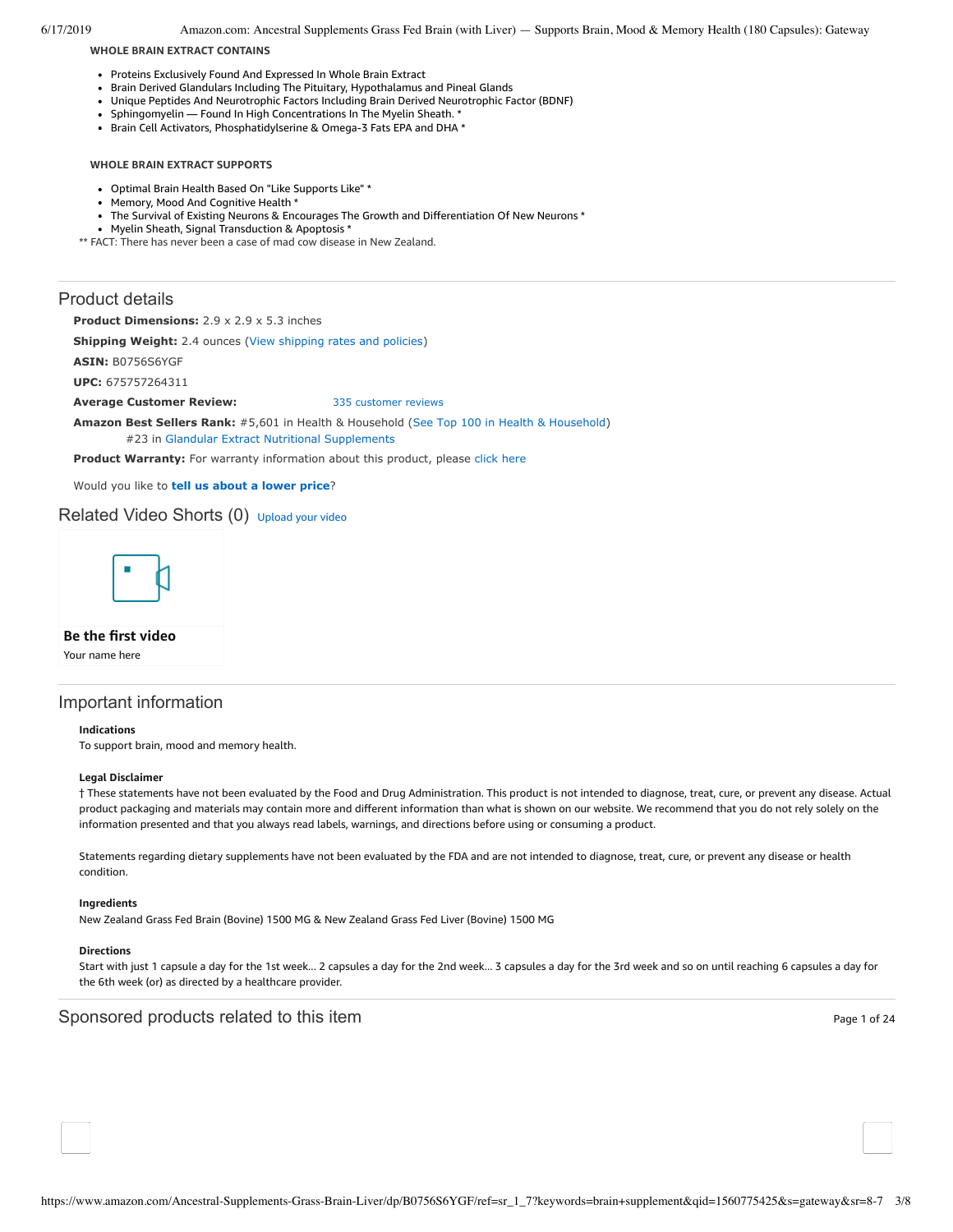6/17/2019 Amazon.com: Ancestral Supplements Grass Fed Brain (with Liver) — Supports Brain, Mood & Memory Health (180 Capsules): Gateway





# <span id="page-3-0"></span>Customer questions & answers

|                      | Have a question? Search for answers |                                                                                                                                                                                                                                                                                                                                                                                                          |  |  |  |  |
|----------------------|-------------------------------------|----------------------------------------------------------------------------------------------------------------------------------------------------------------------------------------------------------------------------------------------------------------------------------------------------------------------------------------------------------------------------------------------------------|--|--|--|--|
|                      |                                     |                                                                                                                                                                                                                                                                                                                                                                                                          |  |  |  |  |
| 3<br>votes           | <b>Question:</b>                    | What does your 3rd party testers test for? Is it nutrition value, disease, and or bacteria, etc?                                                                                                                                                                                                                                                                                                         |  |  |  |  |
|                      | Answer:                             | Microbes BSE, scrapie and other known TSE's, do not occur in New Zealand. A national surveillance program is in place to<br>provide TSE monitoring. If you'd like to see a certificate of analysis (COA) and/or health certificate that is issued by the New<br>Zealand Ministry for Primary Industries, send us an email and we'll see more<br>By Ancestral Supplements, LLC SELLER on January 25, 2018 |  |  |  |  |
| 3                    | <b>Question:</b>                    | I have been advised by my doctor to consume 1-2oz of animal brain per week. How many capsules of this would be roughly<br>equal to that amount?                                                                                                                                                                                                                                                          |  |  |  |  |
| votes                | Answer:                             | I can't answer that specifically but I will say you'd be making the right choice using these products from Ancestral<br>Supplements. I have been using their marrow pancreas brain spleen and liver for the past 3 months. I haven't felt this good<br>in years. My knees hips and back feel great compared to before I started using  see more<br>By Zachary V. on March 2, 2018                        |  |  |  |  |
|                      |                                     | See more answers (1)                                                                                                                                                                                                                                                                                                                                                                                     |  |  |  |  |
|                      | <b>Question:</b>                    | How much phoshatidylserine in each serving?                                                                                                                                                                                                                                                                                                                                                              |  |  |  |  |
| $\mathbf{1}$<br>vote | Answer:                             | Our Grass Fed Brain (w/ Liver) supplement is a whole brain product it is not processed nor standardized as a USP extract<br>so we do not measure the individual constituents that comprise this deep nourishment. Each capsule contains all the brain<br>tissue, including pituitary, hypothalamus, pineal, BDNF, sphingomyelin, ph see more<br>By Ancestral Supplements, LLC SELLER on January 31, 2018 |  |  |  |  |
|                      |                                     | See more answers (1)                                                                                                                                                                                                                                                                                                                                                                                     |  |  |  |  |
|                      | <b>Question:</b>                    | How much phoshatidylserine in each serving?                                                                                                                                                                                                                                                                                                                                                              |  |  |  |  |
| $\mathbf{1}$<br>vote | Answer:                             | Our Grass Fed Brain (w/ Liver) supplement is a whole brain product it is not processed nor standardized as a USP extract<br>so we do not measure the individual constituents that comprise this deep nourishment. Each capsule contains all the brain<br>tissue, including pituitary, hypothalamus, pineal, BDNF, sphingomyelin, ph see more<br>By Ancestral Supplements, LLC SELLER on January 17, 2019 |  |  |  |  |

https://www.amazon.com/Ancestral-Supplements-Grass-Brain-Liver/dp/B0756S6YGF/ref=sr\_1\_7?keywords=brain+supplement&qid=1560775425&s=gateway&sr=8-7 4/8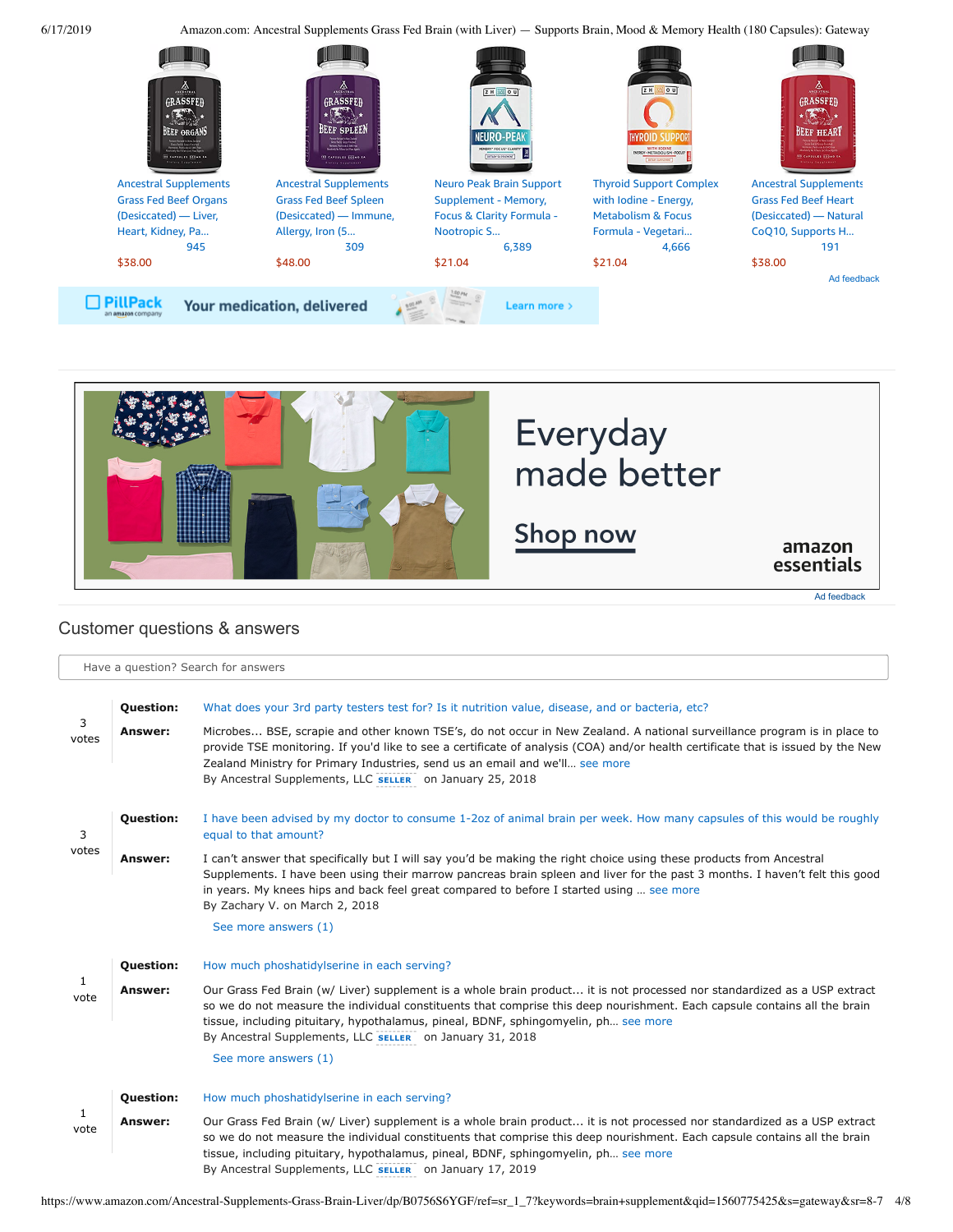[See more answers \(2\)](https://www.amazon.com/ask/questions/Tx2YNJIE6MJX1H5/ref=ask_dp_dpmw_al_hza)

[See more answered questions \(26\)](https://www.amazon.com/ask/questions/asin/B0756S6YGF/ref=ask_dp_dpmw_ql_hza?isAnswered=true)

# <span id="page-4-0"></span>**[335 customer](https://www.amazon.com/Ancestral-Supplements-Grass-Brain-Liver/product-reviews/B0756S6YGF/ref=cm_cr_dp_d_show_all_top?ie=UTF8&reviewerType=all_reviews) reviews**

## 4.8 out of 5 [stars](javascript:void(0))

| 5 star | 94% |
|--------|-----|
| 4 star | 2%  |
| 3 star | 1%  |
| 2 star | 1%  |
| 1 star | 2%  |

### **By feature**

| Flavor          | 4.9 |
|-----------------|-----|
| Value for money | 4.8 |
| Pain relief     | 4.4 |

#### **Review this product**

Share your thoughts with other customers

Write a [customer](https://www.amazon.com/review/create-review/ref=cm_cr_dp_d_wr_but_top?ie=UTF8&channel=glance-detail&asin=B0756S6YGF) review



Ad feedback

## **Customer images**



See all customer images

## **Read reviews that mention**

| bone marrow | beef brain       | brain fog        | mental clarity | much better      |
|-------------|------------------|------------------|----------------|------------------|
| grass fed   | highly recommend | brain supplement |                | owner brian      |
| organ meats | per day          | looking forward  | high quality   | brain with liver |

### **Showing 1-8 of 335 reviews**



Victoria

**GREAT [PRODUCT](https://www.amazon.com/gp/customer-reviews/RCRSWD7VF4FDD/ref=cm_cr_dp_d_rvw_ttl?ie=UTF8&ASIN=B0756S6YGF)**

#### February 15, 2018 **Verified Purchase**

I sleep so much better with this product. In addition, my thoughts are not running through my mind like a pack of wild horses. In addition, this changes my mood to wanting to get things done--like getting rid of the clutter and not having story around keeping stuff I no longer need, want, or can buy again. The pleasant space this provides for my head is the beautiful space I'm creating in my home

158 people found this helpful

| Helpful    | Comment | Report abuse |  |
|------------|---------|--------------|--|
| lilnoitall |         |              |  |

**No more brain fog. Better recall. [Motivation](https://www.amazon.com/gp/customer-reviews/R23C59LKR228Y4/ref=cm_cr_dp_d_rvw_ttl?ie=UTF8&ASIN=B0756S6YGF) to organize.**

January 29, 2018

**Verified Purchase** So I'm about three weeks into the brain supplement and I notice more clarity and no brain-fog. Here's the crazy thing. I am the first born of parents who immigrated after WWII from the former Yugoslavia. My father was a pilot in The Royal Yugoslav Air Force, captured and spent the entire war in a german POW camp. After coming to the US he corresponded with my mom to be, then brought her over here, married her and boom, I happened. My parents have been gone for well over 20 years now and I have over 200 letters from their correspondence with each other and family members. Since I retired over two years ago I was meaning to try to read these letters and organize them. A daunting task trying to read various peoples handwriting by fountain pen on see through paper. But after taking the brain supplement I finally felt like doing it. I feel like I could recall so much more of the Serbian language and that really surprised me. I also got ready for my tax appointment without the dread I usually have about doing the paperwork.

#### 149 people found this helpful



It's a subtle change but definitely a helpful one.

January 29, 2018 **Verified Purchase**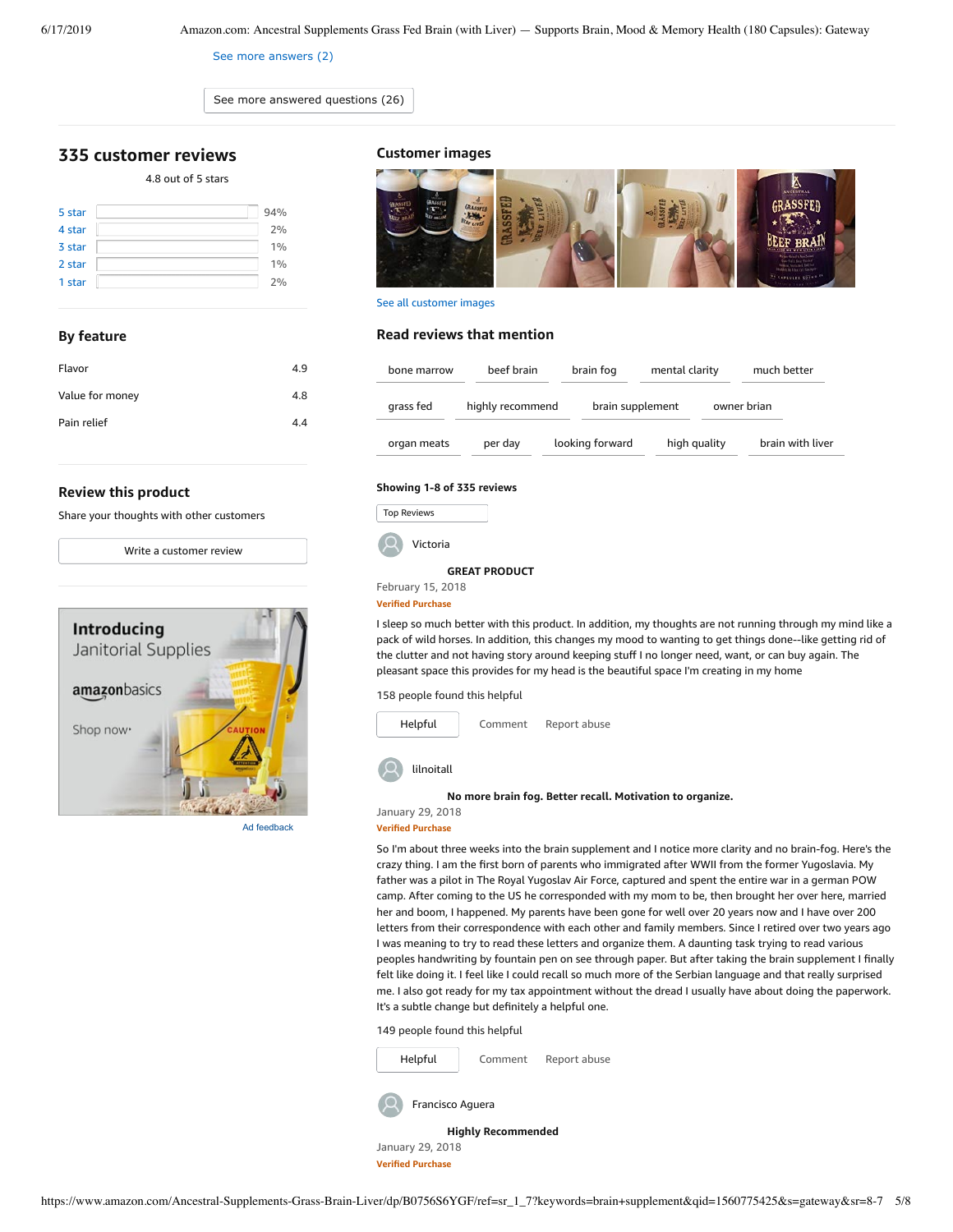6/17/2019 Amazon.com: Ancestral Supplements Grass Fed Brain (with Liver) — Supports Brain, Mood & Memory Health (180 Capsules): Gateway

I bought the beef brain along with the bone marrow, as the latter was recommended by a friend. Well, they both began working almost immediately. I noticed at the end of day 3 that I was in a far better mood than usual for no reason, which is bizarre considering I'm treated for depression. I'm also recalling things better and with ease. Both the bone marrow and beef brain have already helped me in noticeable ways a week in. I highly recommend Ancestral.

102 people found this helpful



It worked... it worked... it worked!

Pursuing a graduate degree, studying abroad and managing a career tends to take its toll on one's health; mine included. My energy, digestion, heart resilience, sleep, joints and focus are not what they used to be. I chalked it up to stress, busy life, poor nutrition and the inevitable father time.

My brother, who is a Primal Certified Health Coach and total nutrition addict, convinced me to just try the Ancestral Supplements line. We started with the Pancreas and Spleen to support my digestive health... it worked! We added the Heart to support my palpitations... it worked (not perfect but 80% better; I'll take it)! We added the Trachea for the nagging joint issues... it worked! Finally, we added Brain for the sleep and focus... it worked too! In full transparency, I've also started wearing the UVEX glasses 2 hours before going to bed as well as taking 400 mg of magnesium per evening. Couldn't be happier!

Let food by thy medicine!

116 people found this helpful



Rachel

**[Glandular](https://www.amazon.com/gp/customer-reviews/R3AQ51IP5CTMFY/ref=cm_cr_dp_d_rvw_ttl?ie=UTF8&ASIN=B0756S6YGF) therapy works!!!**

February 14, 2018 **Verified Purchase**

I treat hundreds of patients (human, canine & feline) through a holistic/homeopathic protocol. All healing starts with diet... PURE glandular is food! Pure glandular works along the same thought process as homeopathy "like cures like" ...science proves herbs are significantly more taxing on the system to all species/patients I treat. Science also proves that when you (or your pet) have a compromised organ, consuming that same organ from another species naturally heals (detox, regeneration, supplemental support) ...the proteins & nutrients from the consumed organ find their way to same identifying organ in our bodies. PURE GLANDULAR WORKS!!! It's so simple & so easy that it's almost too good to be true!

I buy AS brain & heart for my mom. She had a TIA/stroke last year. We started her in half dose of each. She increased faster than I told her to & dealt with detox symptoms such as increased itching. (She's also a type 2 diabetic who does not manage her diabetes & on synthroid for her thyroid) says to self: baby steps, baby steps, lol

Anyways, once we got over that hurdle and she finally started seeing memory/cognitive/multitasking ability improvement! Glandular therapy takes 6 weeks on full dosing to see diagnostic improvement. The

#### Read more

100 people found this helpful



TJ Lee Williams

**Seems pricey, but it's worth it [to have](https://www.amazon.com/gp/customer-reviews/R3B344SBO1WLAK/ref=cm_cr_dp_d_rvw_ttl?ie=UTF8&ASIN=B0756S6YGF) your mind back.**

June 20, 2018 **Verified Purchase**

I think it works. My wife, and I have noticed a difference in how much more clear headed we both are. Well, it was either this or the fact that we stopped smoking PCP, but who knows?! GIVE IT A SHOT! Okay, listen I'm just kidding about the PCP. But seriously, this product will work for you. If I could shift gears, and just describe how much of an impact this has had on our lives, my wife is shooting quips at people all the time now, and she used to complain about how she could only think of stuff after the fact. I'm writing again, and it's going better than it probably ever has. At least I don't get frustrated, or need to grab the thesaurus every 5 minutes. We were both pretty skeptical. Even after we'd been taking it for a week or so,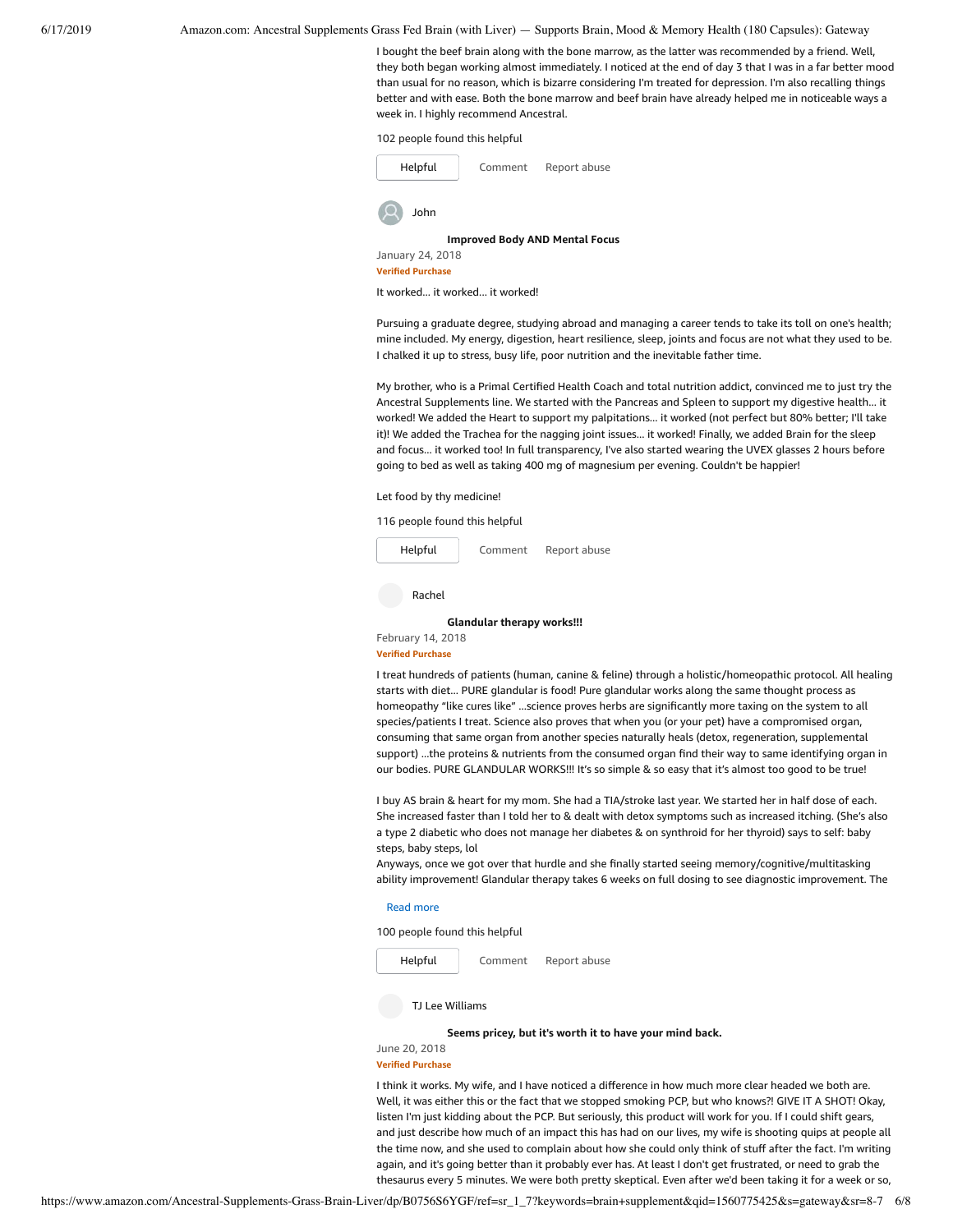| 6/17/2019 | Amazon.com: Ancestral Supplements Grass Fed Brain (with Liver) — Supports Brain, Mood & Memory Health (180 Capsules): Gateway                                                                                                                                                                                                                  |
|-----------|------------------------------------------------------------------------------------------------------------------------------------------------------------------------------------------------------------------------------------------------------------------------------------------------------------------------------------------------|
|           | but after about two weeks the difference was obvious. I'm telling all my friends about it, and they say it's<br>the first time they've ever heard me actually like something. I don't know what they're talking about. I<br>guess they're all rotten friends, but this stuff helps, man. My brain feels twentysomething, and in a good<br>way. |
|           | 55 people found this helpful                                                                                                                                                                                                                                                                                                                   |
|           | Helpful<br>Report abuse<br>Comment                                                                                                                                                                                                                                                                                                             |
|           | See all 335 reviews                                                                                                                                                                                                                                                                                                                            |
|           | Write a customer review                                                                                                                                                                                                                                                                                                                        |
|           |                                                                                                                                                                                                                                                                                                                                                |

Customers who bought this item also bought

| ANCEST<br><b>RAL</b><br>ASSFF<br>Perform Reine Ch New Zealand<br><b>Greatful &amp; Greatfieldies</b><br><b>Borona Pericile E GMT free</b><br>PEULES SODNO EN |
|--------------------------------------------------------------------------------------------------------------------------------------------------------------|
| <b>Ancestral Supplements</b>                                                                                                                                 |
| <b>Grass Fed Bone Marrow</b>                                                                                                                                 |
| <b>Whole Bone Extract (Bone,</b>                                                                                                                             |
| Marrow, Cartilage &                                                                                                                                          |
| 864                                                                                                                                                          |

[\\$46.00](https://www.amazon.com/Ancestral-Supplements-Grass-Bone-Marrow/dp/B0736BQHYJ/ref=pd_sim_121_1/143-6729050-3493109?_encoding=UTF8&pd_rd_i=B0736BQHYJ&pd_rd_r=f8e00047-910e-11e9-85d5-853f2638c1cd&pd_rd_w=iQqdL&pd_rd_wg=fgfhN&pf_rd_p=90485860-83e9-4fd9-b838-b28a9b7fda30&pf_rd_r=5VD04X5EKN8XFXB6TQGA&psc=1&refRID=5VD04X5EKN8XFXB6TQGA)

Ad feedback

Disclaimer: While we work to ensure that product information is correct, on occasion manufacturers may alter their ingredient lists. Actual product packaging and materials may contain more and/or different information than that shown on our Web site. We recommend that you do not solely rely on the information presented and that you always read labels, warnings, and directions before using or consuming a product. For additional information about a product, please contact the manufacturer. Content on this site is for reference purposes and is not intended to substitute for<br>advice given by a physi Administration and are not intended to diagnose, treat, cure, or prevent any disease or health condition. Amazon.com assumes no liability for inaccuracies or misstatements about products.

[Back to top](#page-0-0)

| <b>Get to Know Us</b>             | Make Money with Us           | <b>Amazon Payment Products</b>      | Let Us Help You                 |
|-----------------------------------|------------------------------|-------------------------------------|---------------------------------|
| Careers                           | Sell on Amazon               | Amazon Rewards Visa Signature Cards | Your Account                    |
| Blog                              | Sell Under Private Brands    | Amazon.com Store Card               | Your Orders                     |
| About Amazon                      | Sell on Amazon Handmade      | Amazon Business Card                | Shipping Rates & Policies       |
| Press Center                      | Sell Your Services on Amazon | Amazon.com Corporate Credit Line    | Amazon Prime                    |
| <b>Investor Relations</b>         | Sell on Amazon Business      | Shop with Points                    | Returns & Replacements          |
| Amazon Devices                    | Sell Your Apps on Amazon     | Credit Card Marketplace             | Manage Your Content and Devices |
| Tour an Amazon Fulfillment Center | Become an Affiliate          | Reload Your Balance                 | Amazon Assistant                |
|                                   | Advertise Your Products      | Amazon Currency Converter           | Help                            |
|                                   | Self-Publish with Us         |                                     |                                 |
|                                   | > See More                   |                                     |                                 |